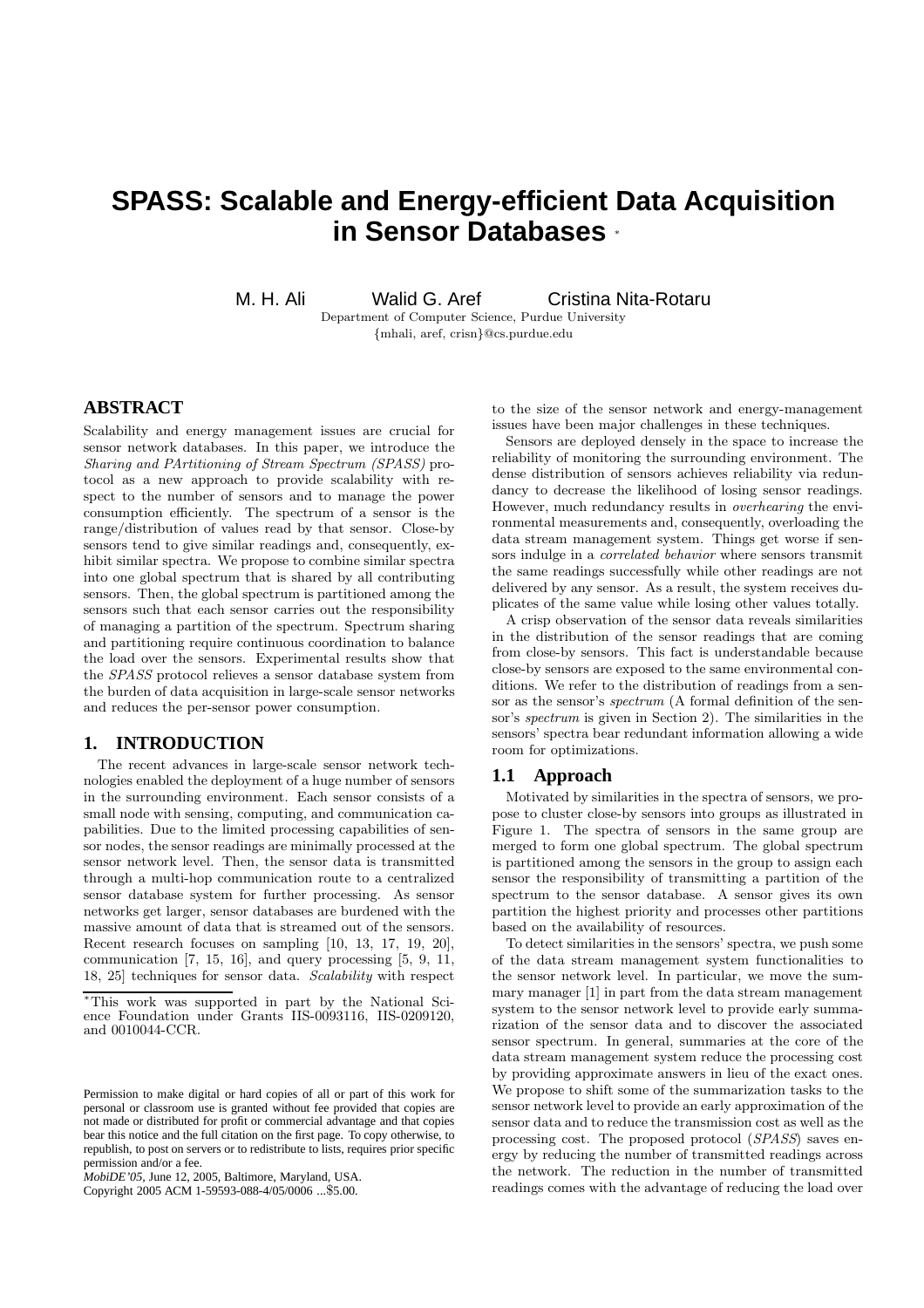the sensor database and achieves scalability. Example applications that benefit from our work include surveillance, tracking, and environmental monitoring [12, 21, 22].

## **1.2 Contributions**

The contributions of this paper can be summarized as follows:

- 1. We propose a new data acquisition protocol, the Sharing and PArtitioning of Stream Spectrum (SPASS) protocol, that acquires a faithful representation of sensor data and handles energy management and scalability issues.
- 2. We implement the proposed SPASS protocol inside Nile [14], a research prototype that is currently being developed at Purdue University. Nile extends relational database management systems with the data streaming functionalities.
- 3. We provide experimental evidence that the SPASS protocol represents sensor data faithfully and enhances the performance of sensor databases in terms of scalability and power consumption.

The rest of the paper is organized as follows: Section 2 gives the definition of the stream spectrum and its properties. Section 3 introduces the proposed SPASS protocol while Section 4 presents a variation of the SPASS protocol that is optimized for adaptivity. Experimental results that are based on a real implementation of the proposed SPASS protocol inside Nile are presented in Section 5. Section 6 highlights related work. Finally, the paper is concluded in Section 7.

# **2. STREAM SPECTRUM AND ITS PROP-ERTIES**

The term spectrum refers to the distribution of a physical characteristic. The spectrum of a certain characteristic is the value ranges over which this characteristic is distributed. For example, the spectrum of the visible light is the continuous frequency ranges of its components. In the context of data streams, we define broadly the stream spectrum as the value ranges from which the stream tuples are drawn.

Before we proceed to a formal definition of the stream spectrum, we discuss the underlying structure of sensor databases (Section 2.1) and how the stream summaries can be partially pushed to the sensor-network level to help derive the stream spectrum of each sensor (Section 2.2). We give a formal definition of the stream spectrum and how it can be derived from various summarization techniques in Section 2.3. By the end of this section, we highlight the benefits of merging the individual spectra of close-by sensors to form one global shared spectrum. Then, we provide mathematical bounds on the amount of savings that can be obtained by sharing the global stream spectrum (Section 2.4).

## **2.1 Sensor Network Support Layer**

A data stream management system (DSMS) comes at the core of a sensor database system (Figure 1). The DSMS provides a pipelined query execution of continuous queries over the data streams that are generated by the sensors. We extend data stream management systems with an additional layer, the *Sensor Network Support Layer (SNSL)*,



Figure 1: Sensor network support layer.



Figure 2: Basic components of a sensor.

to support the functionalities of sensor networks. The main purpose of the Sensor Network Support Layer (SNSL) is (1) to reduce the processing load at the system's side for the sake of scalability, and (2) to reduce the power consumption at the sensors' side.

The SNSL accepts feedback from the DSMS about the sensor data and sends control signals to the sensors to control their behavior. The SNSL instructs the sensors on how to sample, aggregate, and transmit their readings. As one of the SNSL components, we propose the Sharing and PArtitioning of Stream Spectrum (SPASS) protocol to provide scalable and energy-efficient acquisition of sensor readings that faithfully represent the sensor-network data.

## **2.2 Sensor-network Level Summarization**

We propose two levels of summarization: sensor-network level summarization and system level summarization. Sensor-network level summarization guides the sensors to the tuples that are worth transmission while system level summarization guides query processing. In our work, sensornetwork summarization is conducted at each sensor to capture the sensor spectrum. Guided by the sensor spectrum, we prioritize the stream tuples for transmission.

Each sensor has four basic components, as illustrated in Figure 2. The functionalities of these components can be summarized as follows:

- 1. The sampler has the capability of sensing the surrounding environment.
- 2. The receiver receives control signals from the sensor network support layer (SNSL) and forwards these signals to the processing unit.
- 3. The processor performs various tasks based on the SNSL signals. For example, the processor instructs the sampler on how to control its sampling rate. Data aggregation and filtration are performed at the processor to reduce data size. In addition, the processor performs the following SPASS functions: (a) build summaries over the incoming stream of tuples, (b) generate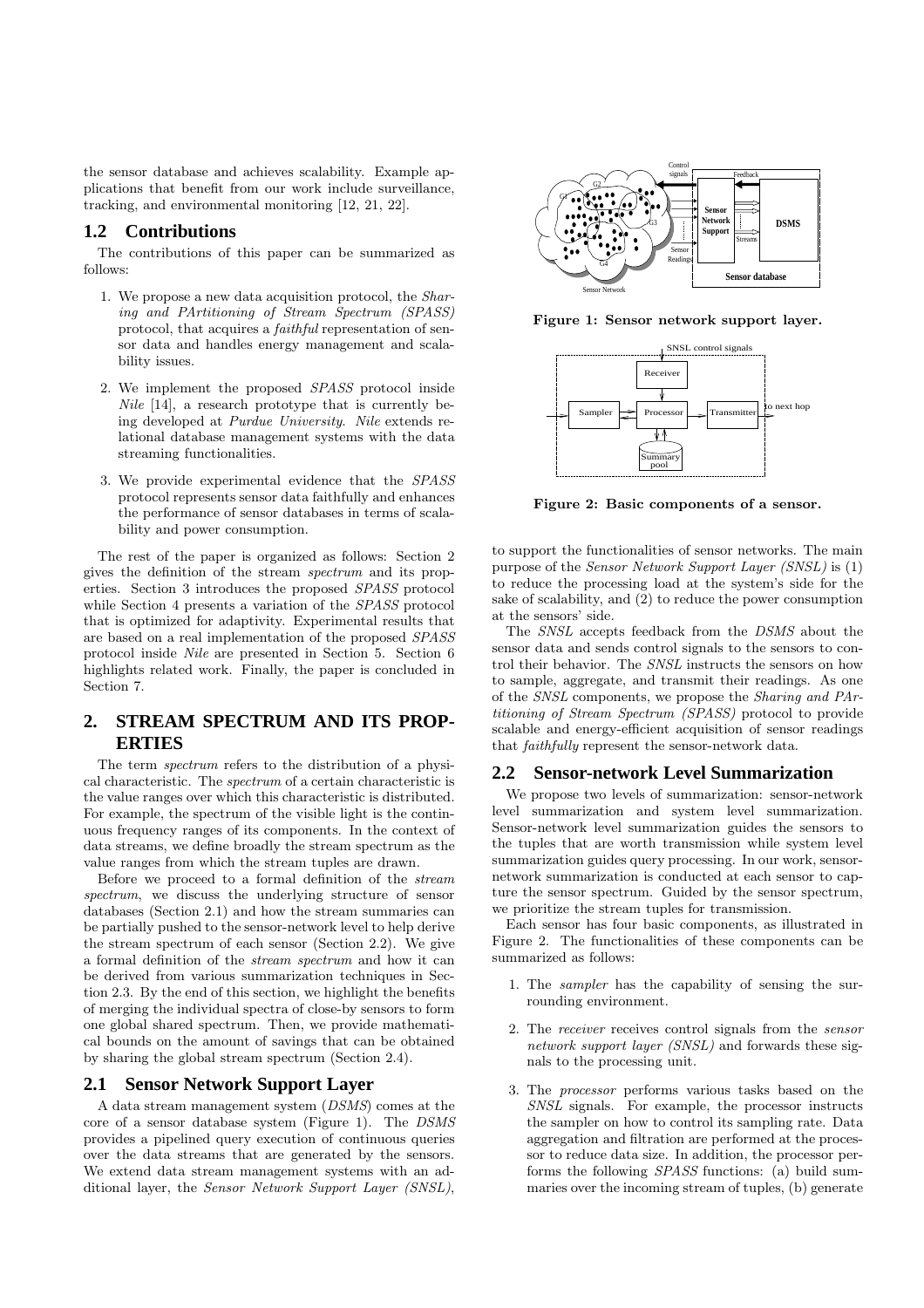the stream spectrum from the summaries, (c) share the spectrum among other sensors, and (d) prepare tuples to be sent by the transmitter.

4. The transmitter is responsible for the physical transmission of (a) sensor data, (b) sensor spectrum, and (c) information about the sensor's transmission rate. The information about the transmission rate helps the SNSL coordinate the partitioning of the sensors' shared spectrum based on the load of each sensor.

#### **2.3 Definition of a Stream Spectrum**

In this section, we provide a formal definition of the stream spectrum and give examples of how the stream spectrum can be derived from stream summaries. The stream spectrum can be defined as follows:

DEFINITION 1. For a data stream  $S$  that consists of an infinite tuple sequence  $\{x_1, x_2, x_3, \cdots\}$  that arrive at time instants  $\{t_1, t_2, t_3, \cdots\}$ , respectively, a stream spectrum  $SS,$  at time instant  $\tau$ , is a finite set of stream representatives  $R = \{r_1, r_2, \cdots, r_L\}$  such that R is obtained using a summarization function  $\phi(x_{\tau-w+1}, x_{\tau-w+2}, \cdots, x_{\tau}) \rightarrow R$ , where w is a sliding time-window. For any stream tuple  $x, \exists r \in R$ such that  $M(x) \to r$ , where M is a mapping function that maps a stream tuple to one of the stream representatives.

The stream spectrum is generated using a summarization function  $\phi$  that captures the stream behavior over the most recent time-window w and produces a finite set of stream representatives. Notice that the stream spectrum is associated with a time instant  $\tau$  because the stream spectrum may change with the slide of the summarization function window. A newly incoming tuple in the stream updates the stream summaries and is mapped to one of the stream representatives. All tuples that map to the same representative are processed and transmitted in the same way. A stream representative provides a unified processing and transmission interface for all tuples that map to that representative.

To give an example of how the stream spectrum can be extracted from stream summaries, we first consider histograms as our summarization technique. In histograms, the stream representatives are the histogram buckets. The summarization function  $\phi$  updates the bucket frequencies based on the incoming tuples over the last  $w$  time-window. The tuple is mapped by the mapping function  $M$  to the bucket it falls in  $(M(x) \rightarrow bucket(x))$ . All the tuples in the same bucket are treated, i.e., processed and transmitted, uniformly.

Maintaining the topk list of a stream is another summarization technique. In the topk approach, the stream is summarized using its  $k$  most frequent elements. The summarization function  $\phi$  updates the *topk* list based on the tuple count over the last  $w$  time-window. The stream representatives  $(R)$  are the most frequent k elements themselves plus the NULL value. The mapping function M maps an element to itself  $(M(x) \rightarrow x)$  if its frequent or ignores it otherwise  $(M(x) \rightarrow NULL).$ 

Similarly, the stream spectrum can be extracted from other forms of stream summaries by defining their corresponding  $\phi$  and M functions. The proposed SPASS protocol is general and can accommodate various summarization techniques. However, the mathematical analysis and the experimental evaluation assume that the sensor data follows the Zipfian distribution and is summarized using the topk list approach as presented in [8].



Figure 3: Individual sensor spectra versus a global sensor spectrum.

#### **2.4 Global Stream Spectrum**

In real life, close-by sensors are exposed to similar environmental conditions. Hence, close-by sensors produce readings that share similar distributions over almost identical value ranges. The closer a sensor to its neighbors, the more correlated its spectrum to the neighbors' spectra. The correlation coefficient,  $\rho_{ij}$ , assesses how much the readings of a sensor  $(S_i)$  vary in response to the variation in the readings of another sensor  $(S_j)$ . Equation 1 gives the correlation coefficient between the readings of two sensors,  $S_i$  and  $S_j$ , where  $\mu$  and  $\sigma$  are the mean and the standard deviation of the stream tuples, respectively.

$$
\rho_{ij} = \frac{E[(X_i - \mu_i)(X_j - \mu_j)]}{\sigma_i \sigma_j} \tag{1}
$$

A correlation matrix is a two-dimensional matrix that records the *correlation coefficient* between every two sensors,  $S_i$  and  $S_j$ . By observing the correlation matrix of real sensor data, we find out that the correlation matrix contains ones along the diagonal because a sensor is fully correlated with itself. Also, the correlation coefficient between two sensors gets higher as they get closer to each other. The high correlation among a group of close-by sensors over time is our target area of optimization.

Figure 3a shows the spectra of a group of  $n$  sensors. Each sensor has a spectrum of length  $L_i$ . A gray box represents a value that appears in the spectra of all sensors. Figure 3b suggests to maintain only one global spectrum of length  $L_G$ that is shared by all sensors. The global spectrum accommodates all the items that appear in all sensors. Each sensor sees a spectrum of length  $l_i$  that accommodates its private non-shared spectrum elements plus the shared global spectrum.

Combining the common parts of the spectra of various sensors into one global spectrum reduces the overhead of processing the same value at different sites. The stream com*pression ratio*  $(SCR)$  is the amount of savings achieved by merging the sensors' common spectra into one global spectrum. The  $(SCR)$  is given by Equation 2. Equation 2 calculates the ratio of the global spectrum size plus the sizes of private spectra to the summation of the sizes of the individual non-shared spectra, then subtracts this value from 1 to yield the compression ratio.

$$
SCR = 1 - \frac{\sum_{i=1}^{n} l_i + L_G}{\sum_{i=1}^{n} L_i}
$$
 (2)

The stream compression ratio  $(SCR)$  is of great significance because it denotes the amount of processing overhead that can be distributed and balanced among sensors. In the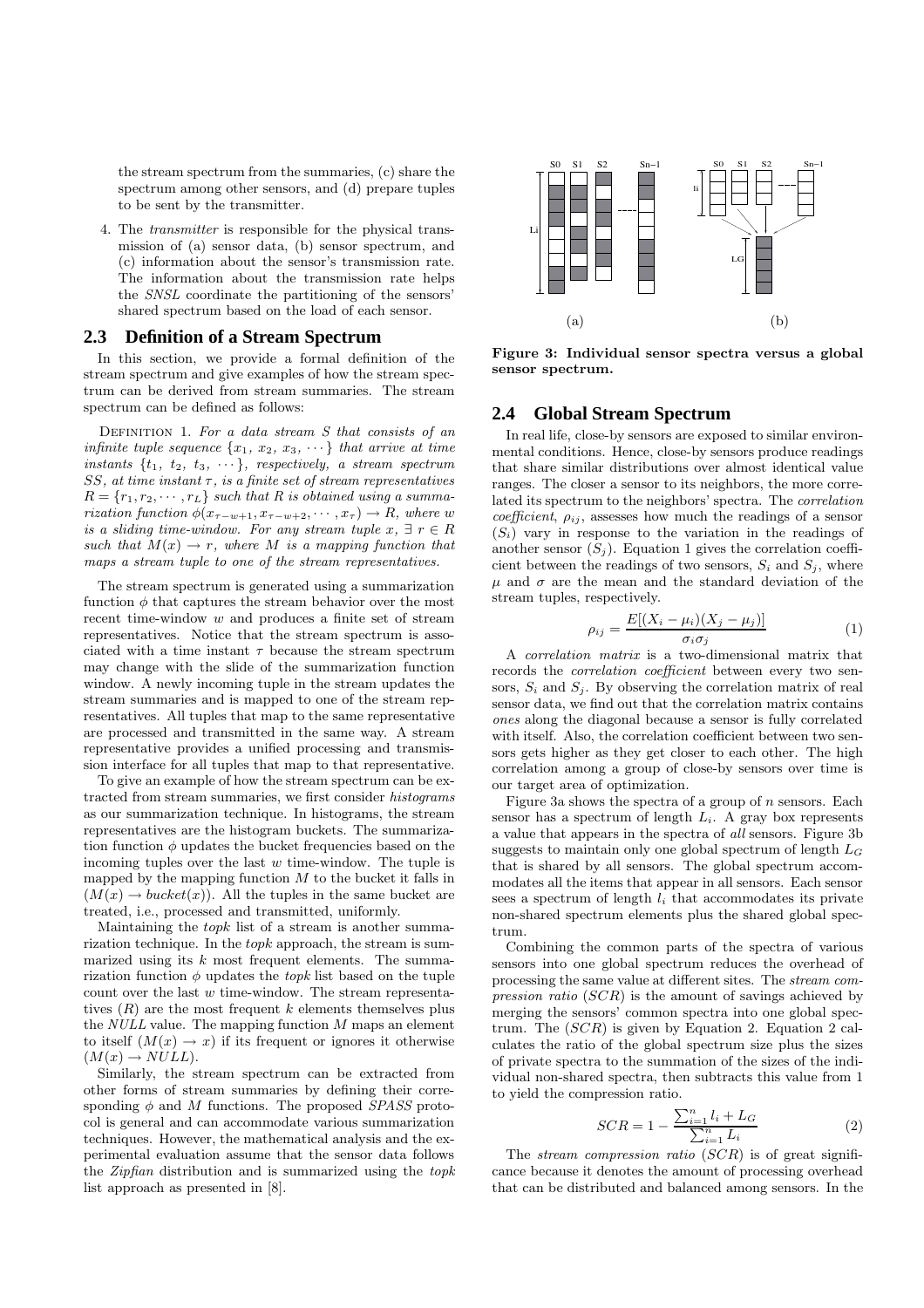remainder of this section, we give a mathematical bound on the SCR that can be achieved for sensor data that follows the Zipfian distribution. We derive the sensors' spectra from summaries that are based on the most frequent item list (the topk list) as discussed in [8]. In this case, the shared spectrum will contain the  $k$  most frequent elements that are common to all sensors (Equation 3).

$$
L_G = k \tag{3}
$$

For simplicity, assume that (1) sensors are close enough to each other such that they have a common  $k$  most frequent item list, and that (2) sensors maintain spectra that are of the same length (i.e.,  $L_i = L_j \,\forall i, j$ , and consequently,  $l_i = l_j$ because  $l_i = L_i - L_G$ . The *SCR* in Equation 2 reduces to Equation 4.

$$
SCR = 1 - \frac{nl + L_G}{nL} \tag{4}
$$

The technique in  $[8]$  captures the k most frequent items using a list of length  $L$  such that the most frequent item that is not captured in the list (element number  $L + 1$ ) occurs with a frequency that is less than  $(1 - \epsilon)$  of the frequency of the k most frequent element (Equation 5).

$$
f_{L+1} < (1 - \epsilon)f_k \tag{5}
$$

To capture the  $k$  most frequent element, we have to maintain a list of length  $L = O(k)$ . In particular L is given by Equation 6, where  $z$  is the *Zipfian* distribution parameter.

$$
L = \frac{k}{\left(1 - \epsilon^{\frac{1}{z}}\right)}\tag{6}
$$

The non-shared part of the stream spectrum at each sensor, l, is given by subtracting the shared spectrum length from original spectrum length as in Equation 7.

$$
l = L - L_G = \frac{k}{(1 - \epsilon^{\frac{1}{z}})} - k
$$
 (7)

Substitute for both  $L$  (Equation 6) and  $l$  (Equation 7) in Equation 4, we obtain Equation 8 that expresses the stream *compression ratio* in terms of the number of sensors  $(n)$ , the summarization technique parameter  $(\epsilon)$ , and the Zipfian distribution parameter  $(z)$ .

$$
SCR = \frac{n-1}{n}(1-\epsilon)^{\frac{1}{z}}
$$
\n(8)

Notice that the SCR that is obtained in practice can be less than the value of Equation 8 because sensors may not share all the topk elements during the life time of the experiment.

## **3. THE SPASS PROTOCOL**

The SPASS protocol coordinates the sharing and the partitioning of the global spectrum among a cluster of close-by sensors. Sensors may be clustered by the nature of the problem. For example, sensors that read the temperature of the same room are exposed to similar conditions and are considered one cluster. Otherwise, clustering techniques that aim at minimizing the power consumption due to packet routing among sensors are deployed to cluster the sensors, e.g., [2, 4]. In our work, we are interested in sharing the spectrum of sensors that fall within the same cluster. This makes the clustering problem orthogonal to our work. Any clustering technique can be applied as a preprocessing phase to our protocol. For the sake of implementation, we use the HEED clustering technique as presented in [26].



Figure 4: An example circular telescopic spectrum for four sensors.

Clustering techniques select a dedicated sensor among the sensors that fall in the same cluster to be the cluster head. All communication messages that go out of a sensor are forwarded to the cluster head as their next hop. The cluster head is responsible for the coordination among the sensors in its cluster as well as routing their messages to the centralized sensor database.

The goal of the SPASS protocol is to maintain a global spectrum over each cluster of sensors as shown in Figure 4. Each sensor maintains a small list of its unique items that are not shared among other cluster members. This portion of the spectrum is given the highest priority, MaxPriority, because no other sensors are expected to transmit these items. The shared spectrum is divided into  $n$  partitions of equal sizes (i.e., shares) where  $n$  is the number of sensors in the cluster. Each sensor takes the responsibility of transmitting one share. The sensor gives its own share the next highest priority,  $MaxPriority-1$ , and reduces the priority of other sensors' shares by one in a circular fashion. The priority of partition  $P N o$  at sensor  $S N o$  is given by Equation 9.

$$
P = (SNo + PNo) \mod n \tag{9}
$$

We refer to the global spectrum as presented in Figure 4 by the term circular telescopic spectrum because each sensor processes its own share and extends the processing telescopically to other partitions based on the availability of time. The *scope* of a sensor is the average depth of items being transmitted by that sensor. The depth of an item is the difference between the item's index in the shared spectrum vector and the index of the beginning of the sensor's share, given the circular direction of movement. The scope parameter of a sensor provides information about how much of the global spectrum is covered by that sensor.

The SPASS protocol is divided into two major components: (1) the summarize and transmit procedure, which is placed at all sensor nodes to build their individual spectrum and to control the transmission of their sensor readings, and (2) the share and partition procedure, which is placed at the cluster head to form the shared global spectrum of the cluster and to coordinate the partitioning of the global spectrum among sensors.

Figure 5 summarizes the processing at each sensor node. A sensor either (1) generates a sensor reading or (2) receives a global spectrum from the cluster head. Upon receiving a new reading, the sensor uses this reading to update the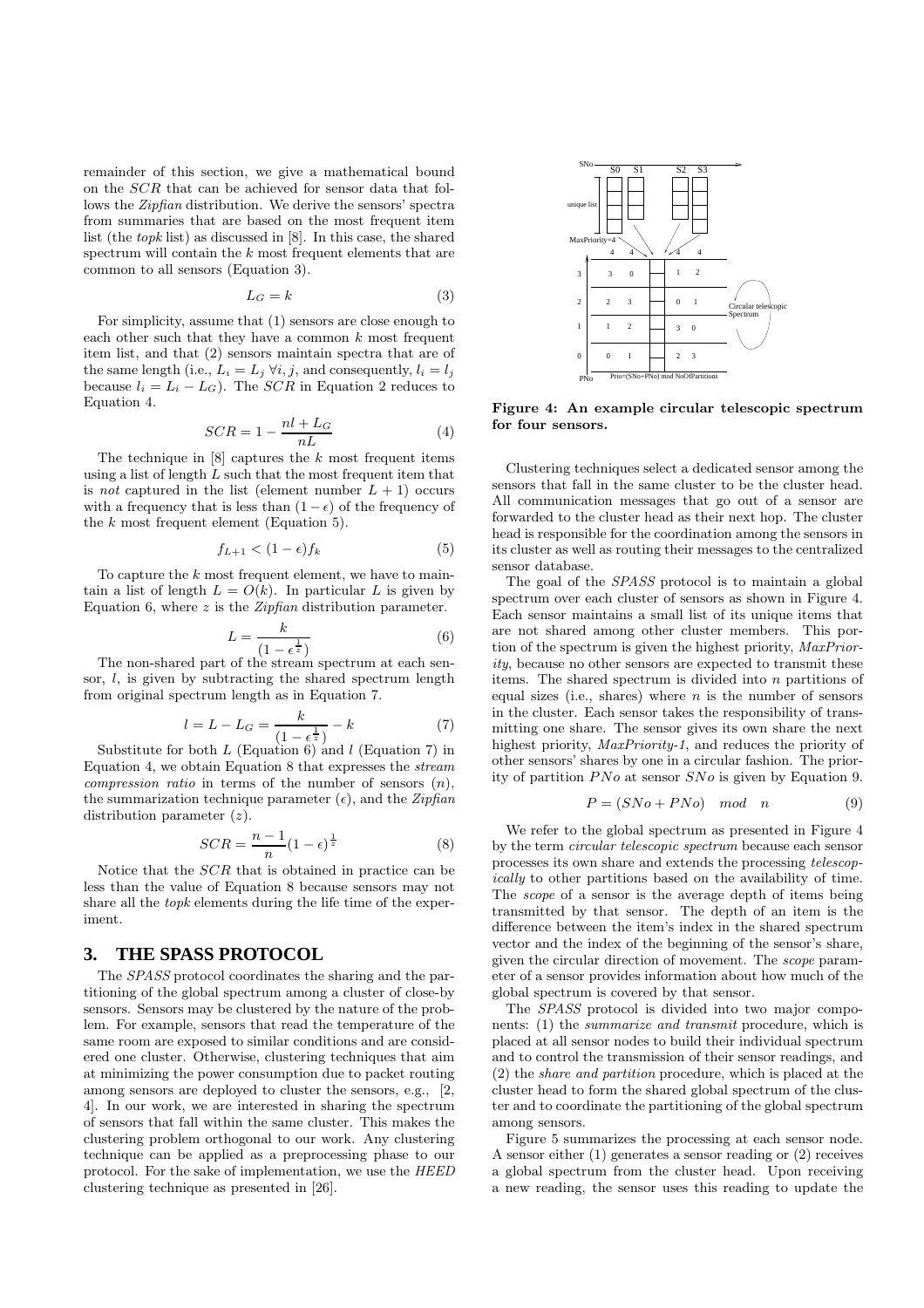procedure Summarize and Transmit

**Input:** (1) a stream of sensor readings  $x_1, x_2, x_3, \cdots$  and (2) A global spectrum (GS)

Output: continuously maintain (1) the sensor individual spectrum and (2) the priority transmission queue.

Description:

Upon receiving a sensor reading  $x_i$ 1. UpdateSummaries $(x_i)$ .

- 2. UpdateSpectrum().
- 3. if  $|NewSpectrum OldSpectrum| > \alpha$  then transmit the spectrum to the cluster head.
- 4.  $P = GetPrior(x_i)$
- 5. Transmit $(x_i, P)$

Upon receiving the global spectrum update the circular teslescopic spectrum

#### Figure 5: The SPASS protocol at each sensor node.

summaries (Step 1) and update the local individual spectrum based on the change in the summaries (Step 2). If the distance between the new spectrum and the spectrum at the cluster head exceeds  $\alpha$ , a fresh copy of the spectrum needs to be transmitted to the cluster head (Step 3). The sensor probes the spectrum to find the partition where the sensor reading falls and, consequently, retrieves its transmission priority (Step 4). The sensor places the reading in the transmission priority queue to compete for the transmission bandwidth based on the priority (Step 5). Upon receiving a new version of the global spectrum, the sensor updates the transmission priorities based on the notion of the circular telescopic spectrum.

Figure 6 describes the role of the cluster head in sharing and partitioning the global spectrum. The cluster head receives from each sensor either (1) a sensor reading or (2) a sensor's local spectrum. When the cluster head receives a sensor reading, it forwards the reading to the next hop on its way to the sensor database. When the cluster head receives a sensor's spectrum, it merges this spectrum with the spectra of other sensors in the cluster to compute the global spectrum  $(GS)$  (Step 1). Merging the spectrum is simply to find the common items in all sensors' spectra. Then, the  $common items are partitioned into *n* partitions of equal sizes$ (Step 2). Finally, the cluster head updates each sensor with a copy of the shared item list (Step 3).

# **4. THE SPASS+: AN ADAPTIVE VERSION OF THE PROTOCOL**

The SPASS+ promotes adaptivity by balancing the load among sensors in the same cluster based on their relative loads. In this section, we define the *sensor load* and develop an adaptive technique to partition the global spectrum dynamically among sensors. Each sensor is assigned a share of the spectrum that is inversely proportional to the load over that sensor. We define the sensor load as follows:

DEFINITION 2. The sensor load is defined to be the total time required to transmit all items that are queued in the sensor's buffer.

Two major parameters formulate the sensor load: (1) the throughput, which refers to the achieved transmission rate procedure Share and Partition

**Input:** Given a cluster of n sensors  $S_0$ ,  $S_2$ ,  $\dots$ ,  $S_{n-1}$ . Each sensor generates: (1) a stream of readings and (2) an individual sensor  $spectrum SS_i$ .

**Output:** (1) the global spectrum of the cluster and (2) the share of each individual sensor.

Description:

Upon receiving a sensor reading forward the sensor reading to next hop

Upon receiving a sensor spectrum  $SS_i$ 

- 1. MergeSpectrum(GS,  $SS_i$ )
- 2. PartitionSpectrum(GS)
- 3. for  $i=0$  to  $n-1$  SendtoSensor(S<sub>i</sub>, GS)

#### Figure 6: The SPASS protocol at the cluster head.

in terms of the number of transmitted messages per second and (2) the queue length, which specifies how many items are still queuing in the buffer waiting for transmission. The sensor load is computed as follows:

$$
Load = \frac{Queuelength}{throughput}
$$
 (10)

Let  $Ld_i$  be the load at sensor  $S_i$ . The share of sensor  $S_i$  in the global spectrum is calculated at the cluster head using Equation 11. Notice that the more the sensor is loaded, the smaller the share it gets. To achieve this adaptive behavior, each sensor is required to report its load periodically to the cluster head. The cluster head keeps track of the load over each sensor in its cluster and continuously repartitions the spectrum among sensors to balance the load within the cluster.

$$
Share_i = \frac{\frac{1}{Ld_i}}{\sum_{j=0}^{n-1} \frac{1}{Ld_j}} \times SpectrumLength \qquad (11)
$$

 $\frac{\sum_{j=0}^{I} \overline{Ld_j}}{Ld_j}$  spaces two major modifications over the SPASS protocol. In the Summarize and Transmit procedure (Figure 5), each sensor transmits information about its current load periodically to the cluster head. In the *Share and Par*tition procedure (Figure 6), the Partition Spectrum function (Step 2) is modified to divide the spectrum into non-equal partitions. The length of each partition is given by Equation 11.

#### **5. EXPERIMENTS**

In this section, we perform an experimental study to explore the performance of the proposed SPASS protocol. Two sets of experiments are conducted. The first set of experiments (Section 5.1) addresses the performance of the SPASS protocol in terms of scalability and power consumption. The second set of experiments (Section 5.2) is concerned with the SPASS internal parameters, e.g., the correlation and the spectrum compression ratio, with respect to different cluster sizes. We study three protocols:

- 1. SIMPLE, where each sensor simply transmits, based on the allowed bandwidth, a uniform sample of its own readings to the sensor database.
- 2. SPASS, where the SPASS protocol is deployed to manage the transmission of data as described in Section 3.
- 3. SPASS+, where the SPASS protocol is optimized for adaptivity as described in Section 4.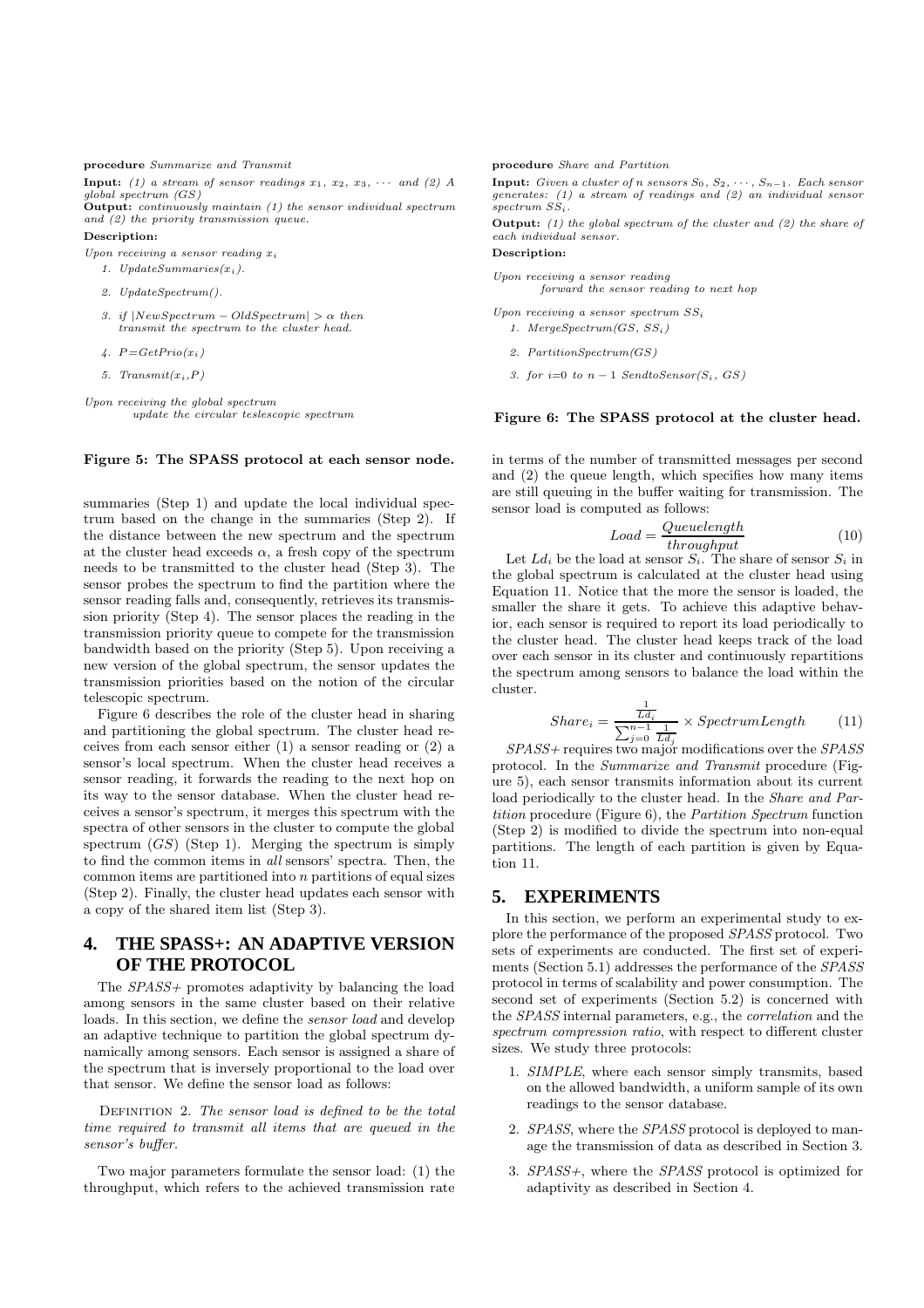Our major measure of performance is Hist-MSE (Equation 12), which represents the mean square error between the global histogram of all the generated sensor data (at the sensor side) and the global histogram of the transmitted sensor data (at the system side) after they are normalized by the data set size. A global histogram includes the streams coming from all sensors to give a global view of the whole sensor network. We do not care about the individual histogram of each sensor. Instead, we care about the collaboration of sensors to transmit a faithful view of the entire sensor field being investigated.

Let  $H_1$  be the histogram of the original data and let  $H_2$ be the histogram of the transmitted data. Each histogram is an equi-width histogram of  $n$  intervals  $(n$  is set to 100).  $H_1$  is divided into  $H_{11}, H_{12}, \cdots, H_{1n}$  and  $H_2$  is divided into  $H_{21}, H_{22}, \cdots, H_{2n}$ . Let  $N_1$  be the size of the original data set and let  $N_2$  be the size of the transmitted data set  $(N1 >$ N2). Hist-MSE is defined as follows:

$$
Hist\text{-}MSE = \frac{\sum_{i=1}^{n} \left(\frac{h_{1i}}{N_1} - \frac{h_{2i}}{N_2}\right)^2}{n} \tag{12}
$$

Unless mentioned otherwise, we maintain 1000 sensors uniformly distributed in the space. Each sensor generates a stream of 10,000 tuples where the tuple values follow the Zipfian distribution. The sensors are grouped into clusters, each cluster is of size 5. The interarrival time of sensor data follows an exponential distribution with an average of one second. To model the scarcity of resources, the sensor database is capable of processing a bandwidth that is up to 200 tuples per second. The bandwidth is shared fairly among the 1000 sensors, which means that each sensor is granted to transmit a bandwidth that is up to 0.2 samples every second (i.e., the allowed bandwidth carries around 20% of the sensor readings). In other words, instead of reading a value per sensor every second, we read a value per cluster. All the experiments in this section are based on a real implementation of the SPASS protocol inside the Nile data stream management system [14]. The Nile engine executes on a machine with Intel Pentium IV, CPU 2.4GHZ with 512MB RAM running Windows XP.

### **5.1 Scalability and Power Consumption**

In this section, we study the performance of the proposed SPASS protocol with respect to the Hist-MSE measure of performance under various conditions of the sensor network. We provide an experimental evidence that the SPASS protocol: (1) reduces the power consumption of the sensors, (2) is scalable in terms of the stream rates, and (3) is scalable in terms of the size of the sensor network.

The sensor's bandwidth denotes the maximum number of transmitted messages per unit time. The energy consumption of a sensor decreases with the decrease in its utilized bandwidth. In Figure 7, we vary the total system bandwidth (which is shared among the 1000 sensors) from 100 to 1000 tuples per second and compare the performances of the SPASS protocol, its SPASS+ variation, and the SIM-PLE protocol. For the same bandwidth, the SPASS protocol gives a better representation of the sensors' readings as indicated by the Hist-MSE measure of performance. The optimized SPASS+ protocol gives a better Hist-MSE over the SPASS protocol because of its capability to balance the load among sensors dynamically. The SPASS+ protocol reduces the Hist-MSE by up to 70% over the SIMPLE protocol and by up to 55% over the SPASS protocol (at 100 samples per



Figure 7: The effect of the allowed bandwidth.



Figure 8: The effect of the stream average interarrival time.

second bandwidth). Notice that as we increase the bandwidth to 1000 samples per second, each sensor transmits its readings completely to the sensor database and Hist-MSE drops to zero.

In Figure 8, we control the stream rate by varying its average tuple interarrival time and measure Hist-MSE of various protocols. As we increase the average interarrival time, the system load decreases and *Hist-MSE* drops till it reaches zero. Increasing the stream's average interarrival time has a similar effect to increasing the bandwidth because an increased bandwidth implies more system resources while increasing the interarrival time implies less system load.

Figure 9 illustrates the performance of the SPASS protocol under various sensor-network sizes. The size of the sensor network is expressed in terms of the number of sensors in the sensor network. We vary the number of sensors in the sensor network from 200 to 2000 sensors. In terms of Hist-MSE, the SPASS protocol gives a better performance over the *SIMPLE* protocol while its *SPASS*+ variation is still capable of providing further reduction in the Hist-MSE. As the number of sensors increases, the performance gain of the SPASS protocol and its SPASS+ variation becomes more significant. The  $SPASS+$  protocol reduces the  $Hist-MSE$  by up to  $65\%$  over the *SIMPLE* protocol and by up to  $35\%$  over the SPASS protocol (at network of size 2000 sensors).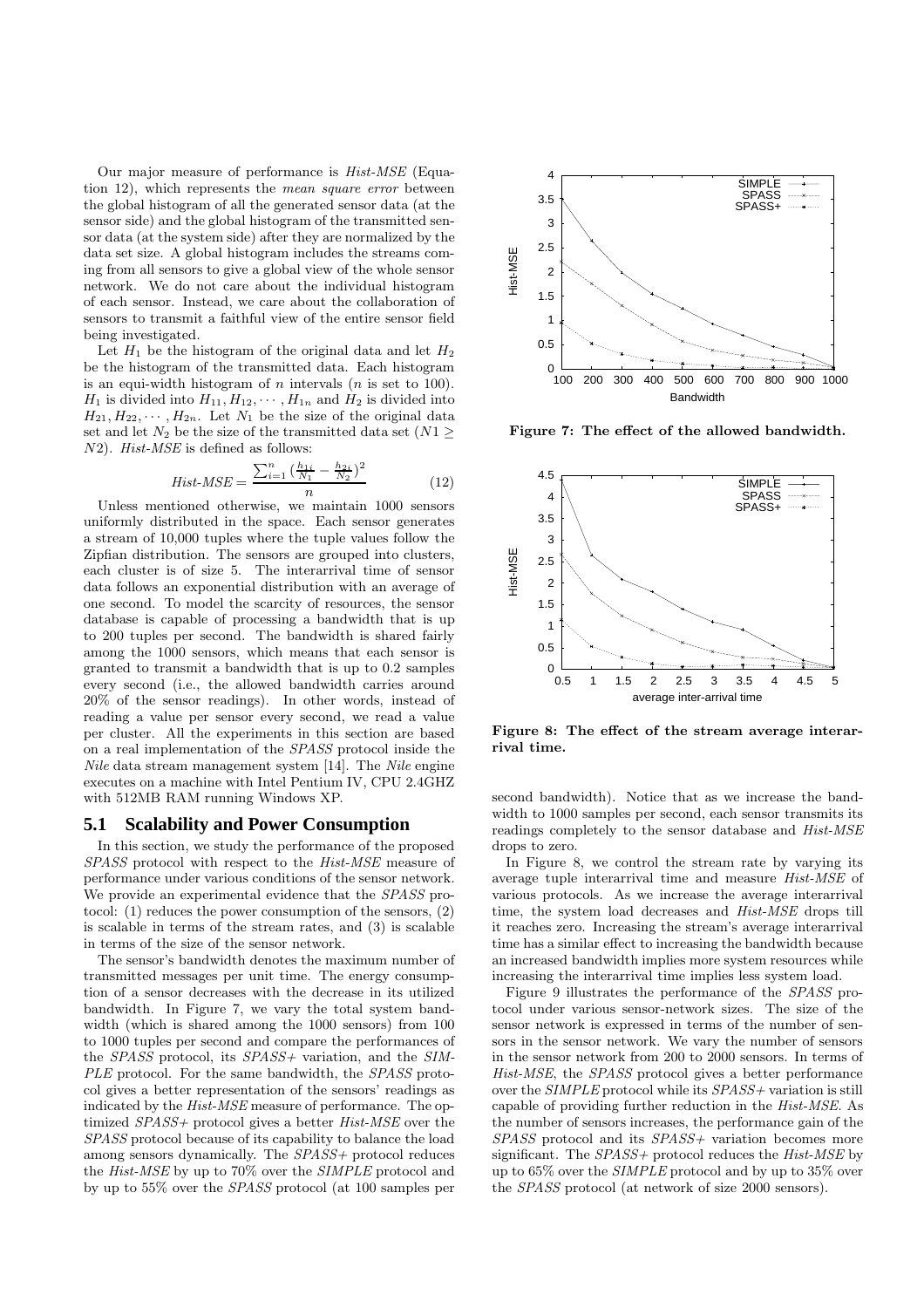

Figure 9: The effect of the number of sensors.

#### **5.2 Cluster Size**

In this section, we study the effect of the cluster size on two internal parameters of the protocol, the average corre*lation coefficient* between sensor pairs  $(\rho)$  and the *spectrum* compression ratio (SCR). The correlation coefficient assesses the similarities in the sensors' spectra while the *spec*trum compression ratio estimates how much saving can be obtained by combining their spectra into one global spectrum. We vary the cluster size from 1, which means no clustering is in effect, to 10 sensors per cluster. The correlation coefficient  $(\rho)$  and the spectrum compression ratio  $(SCR)$  are calculated offline based on the average of  $(\rho)$  and (SCR) in a one-minute sliding window over the sensor data.

Figure 10 gives the effect of the cluster size on the correlation coefficient and the spectrum compression ratio parameters. The maximum value of the correlation coefficient is one, which corresponds to full correlation among sensors. A cluster of size one is fully correlated because one sensor is 100% correlated with itself. As we increase the cluster size, fewer items tend to be shared among all streams and, consequently, the correlation coefficient decreases.

The *spectrum compression ratio* (*SCR*) represents the ratio of the reduction in size of the global sensor spectrum relative to the summation of the sizes of individual spectra. With the increase in the cluster size, the global spectrum benefits from the shared items among individual spectra. The size of the global spectrum gets reduced relative to the summation of the sizes of individual spectra. The size reduction in the global spectrum affects SCR positively. However, as we keep increasing the cluster size, the number of shared items decreases, the size of the global spectrum increases, and the SCR is affected negatively by the increase in the global spectrum size. The best SCR equals to 0.645 and is achieved for a cluster of size 5 (Figure 10).

Hist-MSE is measured for various cluster sizes in Figure 11. The *SPASS* protocol and its *SPASS* + variation give the same Hist-MSE as the SIMPLE protocol for a cluster of size 1 (no clustering). Hist-MSE decreases till we reach a cluster of size 5, then increases again with the increase in the cluster size. This behavior is accounted for by the behavior of SCR. For large cluster sizes, the benefit of sharing the sensors' spectrum is ruined by the overhead of maintaining a large global spectrum. A good tuning of the cluster size is the one that has the best SCR.

| Cluster size   | $\mathcal{O}$ | SCR.    |
|----------------|---------------|---------|
|                |               |         |
| $\overline{2}$ | 0.851         | 0.285   |
| 3              | 0.68          | 0.42    |
| 4              | 0.58          | 0.54    |
| 5              | 0.483         | (0.645) |
| 6              | 0.382         | 0.62    |
|                | 0.325         | 0.546   |
| 8              | 0.275         | 0.428   |
| 9              | 0.24          | 0.24    |
| 10             | 0.218         | 0.078   |

Figure 10: The effect of cluster size on the internal paremeters of SPASS.



Figure 11: The effect of cluster size on the Hist-MSE.

## **6. RELATED WORK**

Sensors are battery-equipped devices that are capable of sampling, processing, and transmitting readings from the surrounding environment.Various techniques have been proposed to save the sensor battery life at the sampling, processing, and transmission phases. In the remainder of this section, we give a brief overview of these techniques.

Research has been conducted to reduce the sampling rate, i.e., sampling power, of the sensors. Statistical models have been utilized recently in [10] to provide estimates of the sensors' readings and to assess the uncertainty of these estimates. A fresh sample is acquired from the sensors that exhibit high levels of uncertainty to refine their estimates. The SPASS protocol addresses a similar problem but without the requirement of a statistical model.

A framework to support an acquisitional query language is proposed in [19]. The proposed acquisitional query processor decides which sensors to query and how often to sample from each sensor. The work in [17] suggests the use of quality-aware samplers to regulate the data rate at various levels of the system. Some work, e.g., [3], extends the traditional reservoir sampling [23] to fit in the streaming environment.

In-network processing is carried over at the sensor nodes to reduce the size of the data transmitted to the sensor database [25]. Data aggregation, e.g., max, min, and average, collapses a set of readings to one representative. Notice that our work aims at transmitting the actual sensor read